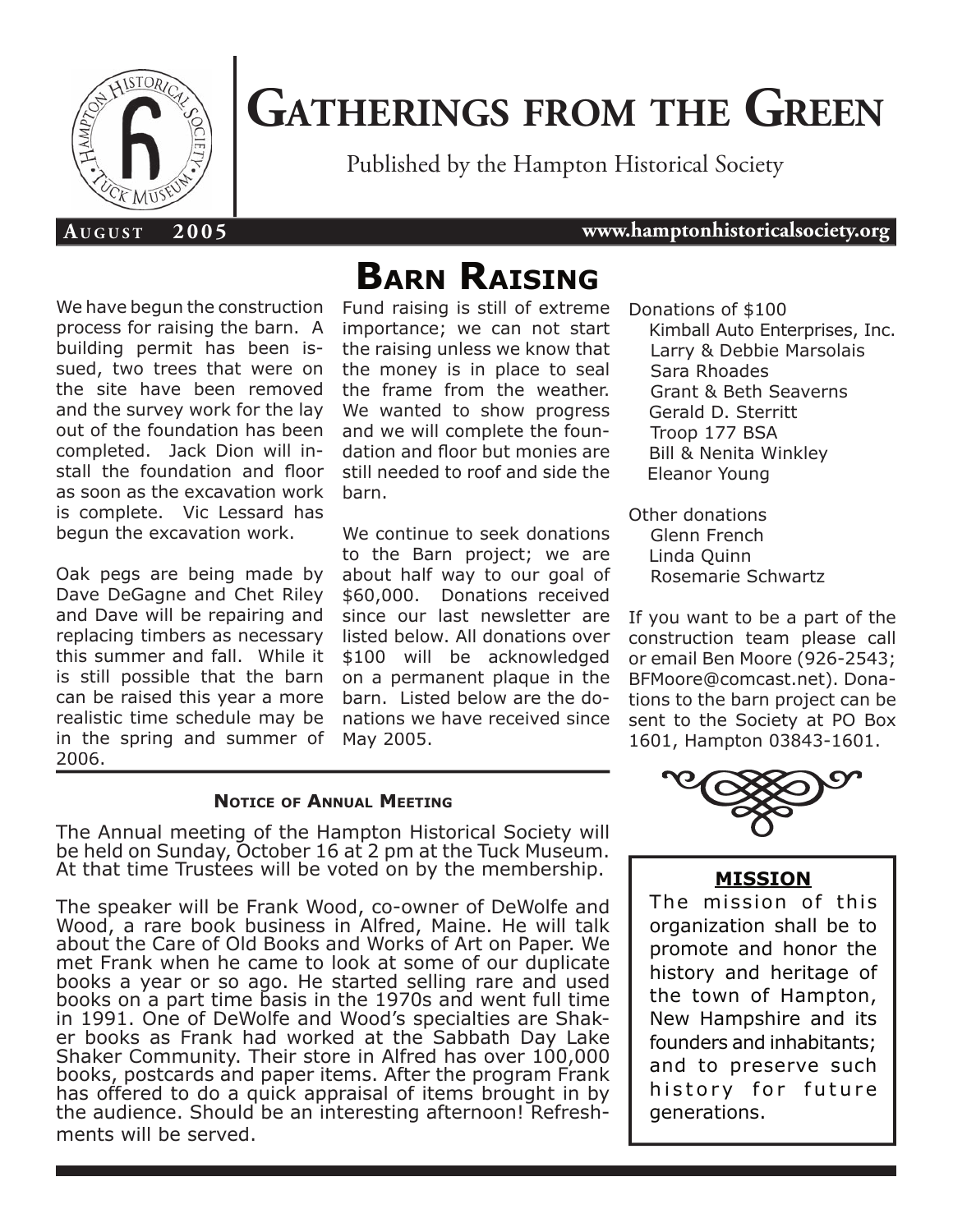#### **FROM THE PRESIDENT**

As we approach autumn I hope everyone had a great summer. I love the fall and all it has to offer. Beautiful colors, kids going back to school, and of course our annual pig roast fundraiser! Please read the article about this event and plan to join us. It is always a good time and great food! And don't forget the annual meeting on Oct. 16, at 2:00 p.m. We will be having a program, "Care of Books and Works on Paper " by Frank Wood. Come find out how to care for those important documents, books and pictures, the happenings at Tuck Museum, and HHS news.

And speaking of kids returning to school, we can always use help with our school programs. We will be having the first graders from Center school coming to see us in October for "The Ox Cart Man" program, and in November we will take the traveling history trunk into see the second grade classes. Please give me a call if you are interested in helping us with these, or any programs. We offer full training and always enjoy the kids. Everyone is welcome to volunteer!

We have had many new members join the Society this past year, thanks to Ben Moore who headed up a new member drive! We now have well over 500 members. I am looking forward to meeting many of you. Volunteer opportunities abound, but we also like to see you at our events and programs, or enjoying the museum. We appreciate your support through your dues and donations, and if you have the time to volunteer for a one time event or on a regular basis that's great! If your schedule does not permit for some volunteer time, please say hello to us anyway. We truly do understand and there is never any pressure.

We hope you enjoy reading the newsletter, and find it informative. If you would like to read it online in an effort to save some mailing costs and a few trees, please visit our website at www. hamptonhistoricalsociety. org, and let us know by emailing us at:

info@hamptonhistoricalsociety.org. Be sure we have your email address, and we will let you know when a new newsletter is online.

Thanks everyone! See you soon. Now read on to gather all the information you need to make the most of your HHS membership!

#### *Sammi Moe*

#### **DIRECTOR'S REPORT**

Volunteerism is at an all time high this summer. It couldn't be the addition of air conditioning, could it? I know on some of these hot summer days working at the museum moves to the top of my 'To Do" list! More likely it is the fact that there are so many things happening here we keep energizing each other.

The Trustees approved the purchase of a new computer (our first). We have been setting it up this week. With all the scanning and other work that we are doing it is so nice to have cutting edge technology that works as it should.

Between the Pig Roast and all the programs that are coming up in the next few months there should be something for everyone.

#### *Betty Moore*

#### **NEW MEMBERS**

We welcome the following new members:

Suzanne Cloutier Virginia & Robert Collins Connelly Communications, Inc. Robert & Velma Drinwater Mary Alyce Knightly Vic Lessard Kelley & Alan McLean Penny & James Parsons Hannelore Roesch Dede & Mike Smith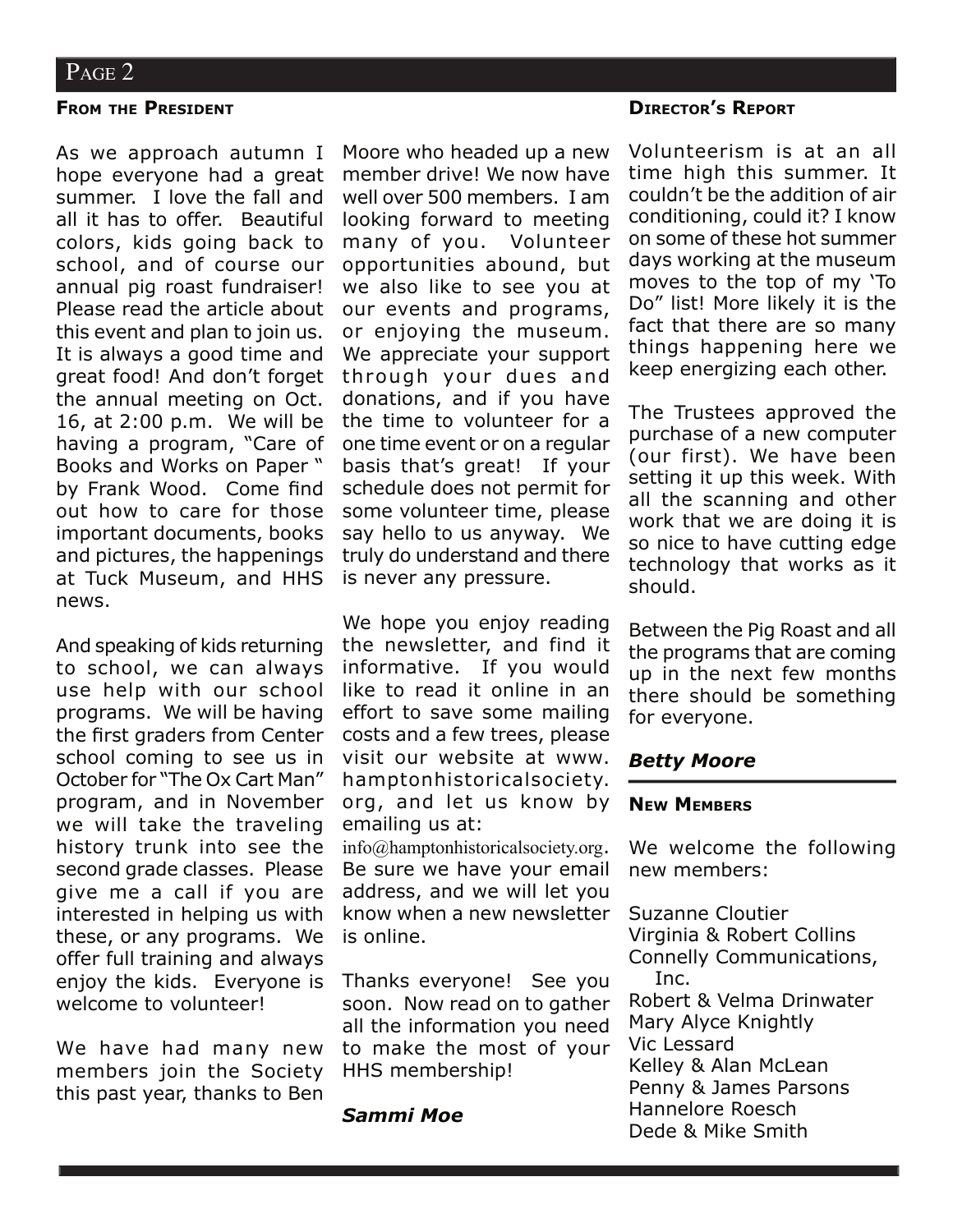### **AUGUST "HAPPENINGS"**

Sunday August 21 –Book signing at Tuck Museum 2-4pm – see separate article

Monday August 22 - The Hampton Community Band led by WHS music director, Tony Cyrus, will be performing on the grounds of the Tuck Museum from 7-8pm. The band is made up of musicians of all ages from the seacoast area and they play a variety of music that appeals to everyone. It's a lawn chair and blanket evening (you could even bring a picnic). You'll see your friends and neighbors and know why you live in a small town. The museum will be open.

Tuesday August 23 - Patricia Aveni will present a program on The History of Dolls. Many of you know her because she is the owner of the Dover Doll Clinic-where she has been tending to dolls for over 30 years. The program starts at 6:30pm and is suitable for families. We will have some of our own dolls on display.

Saturday August 27 – Tour of Seacoast Historical Societies- see separate article.

#### **PIG ROAST TIME AGAIN!**

The 4th annual Southern Style Pig Roast will be held on the grounds of the Tuck Museum Saturday, September 17 from 12-3 pm. Entertainment by Yvonne's Music Factory, a siler auction and 50/50 raffle are part of the fun. This has become a real community event and is the main fundraiser to benefit the Tuck Museum.

Besides the pork, which is cooked to perfection overnight by Cliff Pratt and crew, an array of salads, baked beans and desserts are available along with two secret BBQ sauces. Stop by Friday evening as the cooking begins for the pre-roast celebration.

Tickets are \$20 - children 12 and under with a parent are free. Tickets are available at the Tuck Museum, Colt News, Lane Library, the Recreation Department at Town Hall or through Catherine Fletcher at 926-0124. Don't miss the fun!

Volunteers are needed to help set up, serve, cleanup and bake for the dessert table. If you have a couple of hours to give that afternoon, please contact Betty Moore at 926-2543.

#### **SALT MARSH WALKING TOUR**

October is the perfect time of year to enjoy one of Hampton's treasures- our salt marsh. Once again naturalist and marine biologist, Ellen Goethel, has volunteered to guide us through the marsh talking about the history and ecology of this valuable resource. The tour is scheduled for Saturday, October 1. The rain date is October 2.

We will meet at 2 pm at the Tuck Museum, where we will show some of the tools that were used in haying at the marsh and some of our Turner oil paintings of farmers working on the marsh. From there we will carpool down to the starting point of the tour. Wear appropriate attire, as it can be wet, and be ready to have a fascinating afternoon. This opportunity only comes up every few years, so try to join us.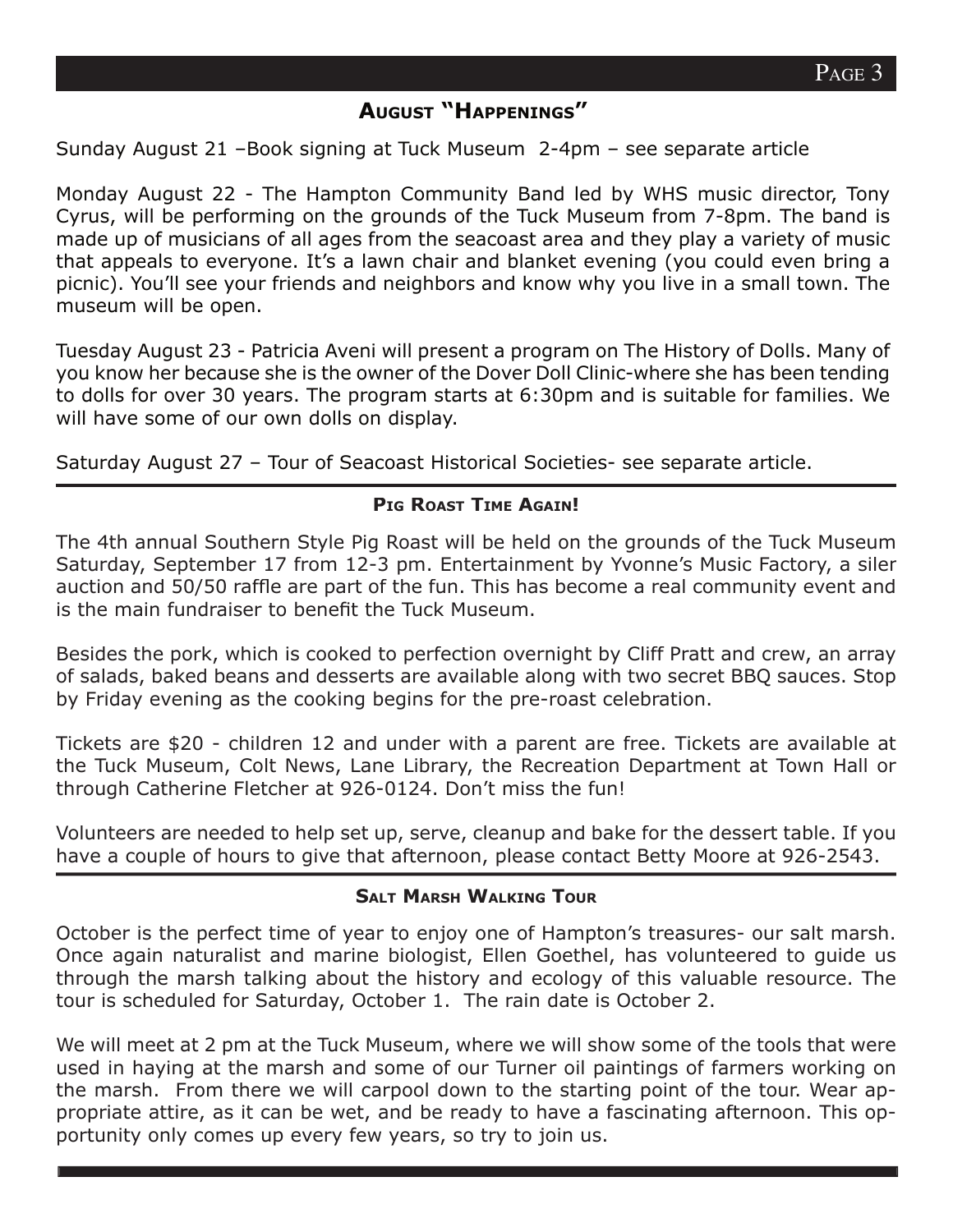# **ASSOCIATION OF HISTORICAL SOCIETIES OF NEW HAMPSHIRE ROUND ROBIN BUS TOUR**

On Saturday, August 27 starting at 9:00 a.m. the AHSNH will be hosting a bus tour of the Historical Societies on the seacoast. The Tuck Museum will be the second stop on the tour, at about 10:00 a.m. The group will be having coffee with us, touring the museum and grounds, and talking with us about what we do and who we are as a historical society. If you would like to meet folks from other historical societies please plan to join us for an hour or so. The group will be starting in Concord with a pick up in Raymond, then beginning the touring in Rye. They will then come to Hampton, Hampton Falls, Exeter, (bring your lunch), Stratham, and back to Rye before departing for home. If you would like to join the group and visit the various societies involved please call Linda Day at 753-9846 for more information and reservations. You can also email Linda at lindaday@historicalso cietiesnh.org, or visit their website at www.historicalsociety.org.

#### **VOLUNTEERS NEEDED**

Volunteers are the backbone of any organization, and ours is no different. We are fortunate to have many volunteers who are willing to assist with the various tasks that keep HHS running. Over the years we have grown and evolved into an important community asset in so many ways. The local schools depend on us to aide in the education of the children, local people and those traveling great distances come into the museum to research their families and histories, we provide community programs of interest, and of course the collection of artifacts must be maintained, catalogued, conserved and preserved. These are a few of the things we do, and I am sure the current volunteers could tell us much more. However, we do need to update our list of those willing to assist us. Here is a partial list of areas requiring volunteers and an approximate time commitment involved. Training is available where necessary. We are sure you will find the time spent enjoyable and gratifying. If you are interested, please call and chat with Betty or Sammi. We would be happy to answer your questions.

**Museum Docent**: approx. 3 hrs/week

**Event volunteers:** (Pig Roast, Programs, other), 2 – 4 hrs, one time or several, your choice, events and areas of need vary.

**Baking for Events or Programs: varies** 

**Building and Grounds:** (gardening, cleaning the museum, etc.) varies from approx.  $1 - 3$  hrs on an occasional basis.

**School Programs:** about 3 or 4 times throughout the school year, 2-3 days each session for approx. 3 hours. (You are welcome to volunteer for one session or all, and this is a great way to learn more about Hampton's history.)

There are probably a few more places to volunteer, and if you have an area of service you would like to share with us we are always happy to hear from you. Thank you!

Sammi Moe – 929-0881, Betty Moore – 926-2543, Tuck Museum – 929-0781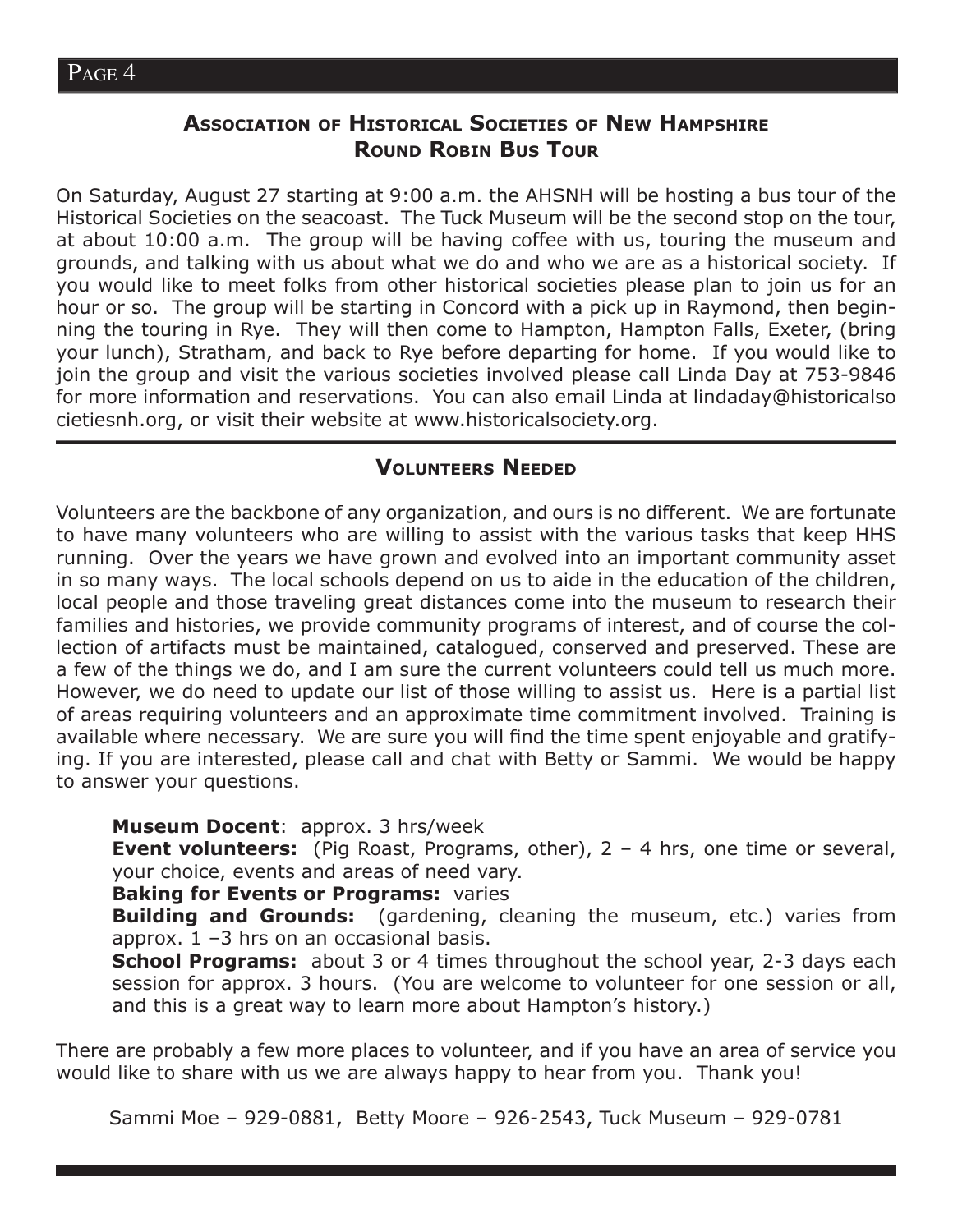# PAGE 5

#### **BOOK SIGNING – HAMPTON AND HAMPTON BEACH**

On Sunday, August 21 the authors of the just published "Postcard History Series: Hampton and Hampton Beach", Elizabeth Aykroyd and Betty Moore, will be signing books at the Tuck Museum from 2-4 pm. Over 240 postcards, some extremely rare were selected from the Tuck Museum's extensive collection.

In this publication the landscape of Hampton is shown through postcards as Hampton changed with the coming of the railroad, trolley, and interstate. Nature also played a part as development changed the shoreline, and the current at the Hampton River altered the harbor area. The cards selected date from the early 1900s to the 1950s.

An exhibit "Then and Now" features postcards selected from the book with views from the same area today taken by Jerry Miller. Refreshments will be served. Signed copies of the book are available at the Tuck Museum Wednesday, Friday and Sunday from 1-4 pm. The book is also available at local retail outlets and sells for \$19.99. The proceeds from the sale of the book go to the maintenance of the museum. The museum is located at 40 Park Avenue at the entrance to Tuck Field. For more information call 926-2543.

# **BEACH CLEANUP**

In conjunction with the Blue Ocean Society and their marine debris survey, we are doing monthly cleanups of an area at Hampton Beach. All volunteers are welcome. This takes about 11⁄2 hours once a month. Our area is between Ross St. (Dave's Garage) and Boar's Head. Please call Sammi (929- 0881) if you would like more information, or wish to volunteer.



# **Hampton Historical Society Board of Directors**

President Sammi Moe Trustees Percy Annis

Vice President Linda Metcalf Treasurer Robert Dennett Secretary Elizabeth Aykroyd Bud DesRochers Tom Dwyer Catherine Fletcher Dyana Martin Ben Moore Pat Morgenstern Catherine Redden Dann Shaw